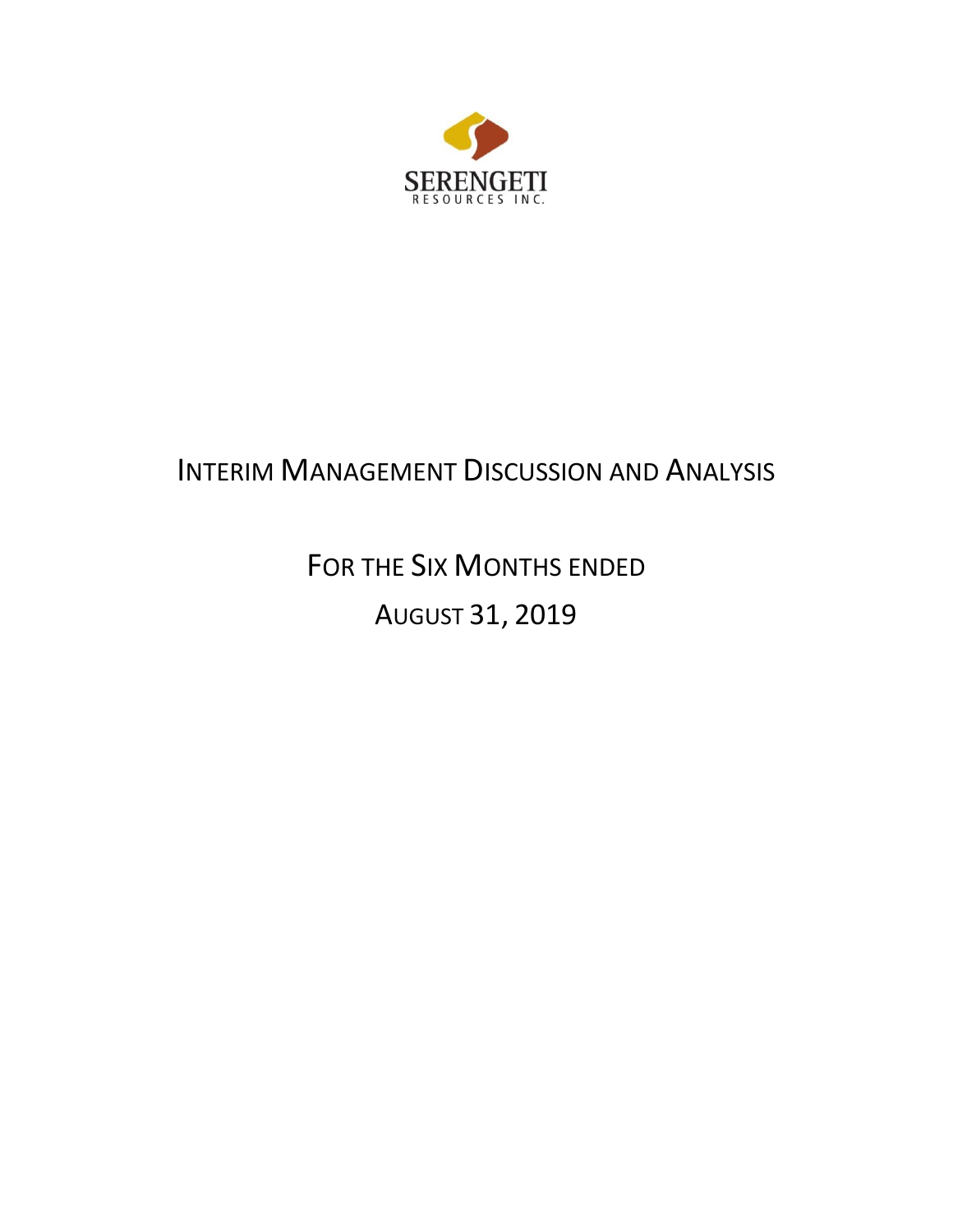## **INTRODUCTORY COMMENT**

Serengeti Resources Inc. is a junior mineral exploration company listed on the TSX Venture Exchange under the trading symbol "SIR". The Company's exploration strategy emphasizes copper-gold projects in the Quesnel Trough of British Columbia, including the advancement of Kwanika – its principal resource-stage copper-gold resourcestage project located in British Columbia, which is held indirectly through Kwanika Copper Corporation ("KCC"), the joint venture company held 65% by Serengeti and 35% Posco International Corporation ("PIC"). This Management Discussion and Analysis ("MD&A") is dated October 30, 2019 and discloses specified information up to that date. Serengeti is classified as a "venture issuer" for the purposes of National Instrument 51-102. This MD&A should be read in conjunction with the Company's condensed consolidated interim financial statements for the six months period ended August 31, 2019, which are prepared in accordance with International Financial Reporting Standards as issued by the IASB applicable to interim financial statements.

Throughout this report we refer from time to time to "Serengeti", "the Company", "we", "us", "our" or "its". All these terms are used in respect of Serengeti Resources Inc. which is the reporting issuer in this document. *We recommend that readers consult the "Cautionary Statements" on the last page of this report.*

During the six months ended August 31, 2019, Serengeti had two principal areas of focus: advancement of its flagship Kwanika and maintenance of its extensive portfolio of properties in the Quesnel Trough of British Columbia.

#### **HIGHLIGHTS**

# **FINANCIAL CONDITION**

The Company ended the six-month period with a working capital of \$1,125,215 compared to \$1,325,668 at February 28, 2019. At August 31, 2019, the Company had \$270,115 cash and cash equivalents compared to \$373,357 at February 28, 2019

On May 17, 2019, the Company completed a non-brokered private placement financing, issuing 4,850,000 flowthrough common shares at a price of \$0.30 per share for gross proceeds of \$1,455,000. Share issuance costs of \$12,955 were incurred in connection with the private placement.

On September 17, 2019, the Company closed a convertible loan financing of \$700,000 with private investors (Lenders). Proceeds from the loan financing will be used to over the Company's share of current expenditures for the Kwanika Pre Feasibility Study ("PFS) and for general corporate purposes. A total of 2,187,500 convertible debentures ("Debentures") were issued to the Lenders at a deemed value of \$0.32 per Debenture and any common shares which may be issued on conversion of the Debentures shall be subject to a statutory hold period which expires on January 17, 2020. No commissions or finder's fee were paid in relation to the loan financing.

The Company announced prior to the date of filing of this report that KCC, determined that it was not in a position to complete a PFS on its Kwanika property due to lack of funding. Instead KCC will complete an Interim Study Report and discussions are underway with PIC as to funding of a number of optimization opportunities that the Company has identified for the project. The Company's continuation as a going concern is dependent upon its ability to raise equity capital or borrowings sufficient to meet its current and future obligations. Although the Company has been successful in the past in raising funds to continue operations, there is no assurance it will be able to do so in the future.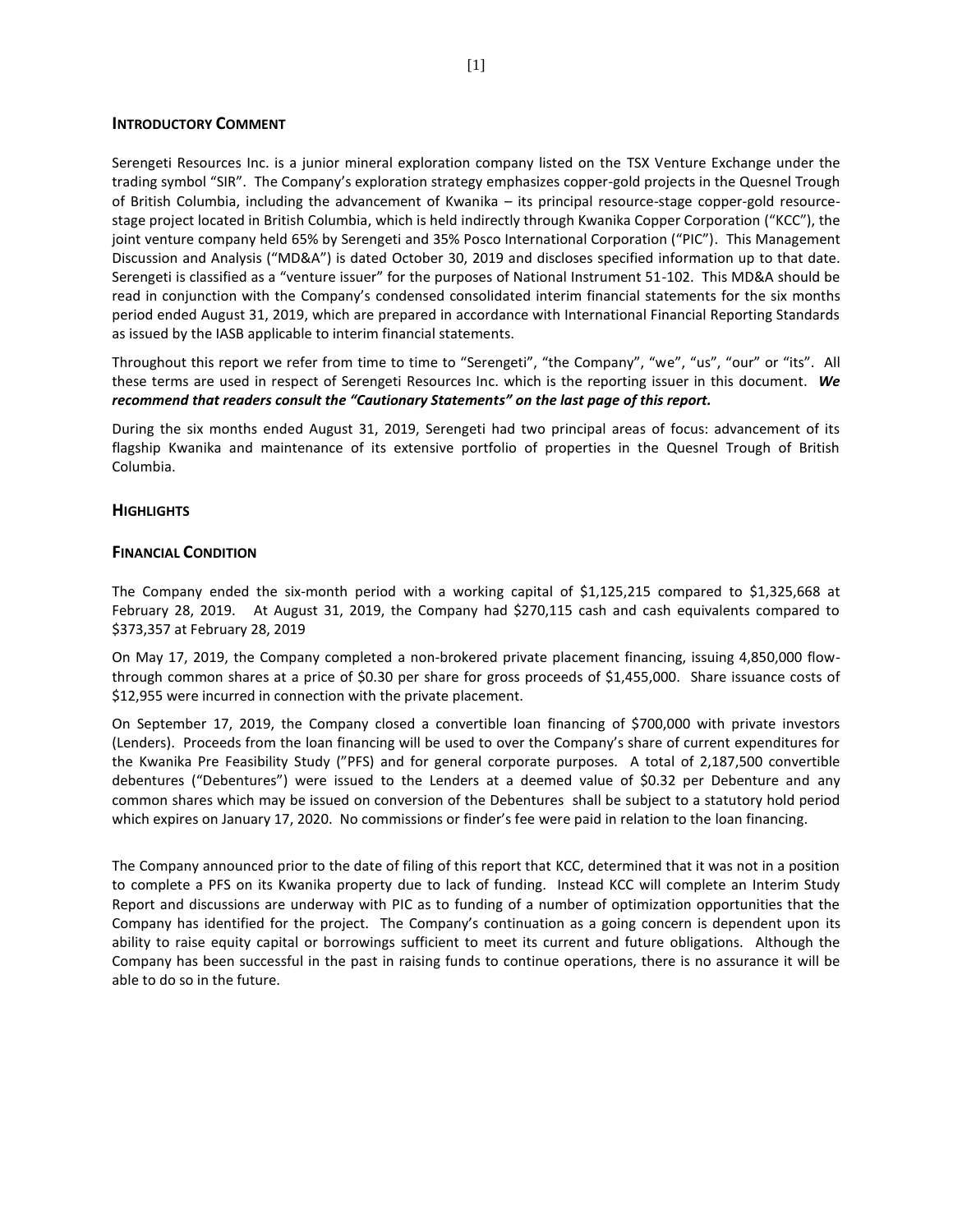# **FINANCIAL PERFORMANCE**

# **EXPENSES AND NET LOSS**

For the quarter ended August 31, 2019, the net loss was \$197,824 compared to \$136,961 for the quarter ended August 31, 2018, which is an increase of \$60,863. Major variances are as follows:

- An increase in corporate development costs of \$15,795 due to the engagement of a new consultant in the current period,
- An increase in salaries of \$10,762 due to the employment of an administrative assistant as well as an increase in the amount of time spent on administration versus projects by the geologists.
- An increase in share-based compensation of \$40,804 related to the graded vesting of stock options granted in the previous quarter.
- A decrease in management income of \$105,637 in the prior year.

For the six-month ended August 31, 2019, the net loss was \$650,292 compared to \$538,051 for the period ended August 31, 2018, which is an increase of \$112,241. Major variances are as follows:

- An increase in consulting fees of \$17,295 due to the payment of a one-time consulting fee of \$38,250 related to the flow-through private placement financing,
- An increase in corporate development costs of \$30,445 due to the engagement of a new consultant in the current period,
- An increase in salaries of \$36,412 due to the employment of an administrative assistant as well as an increase in the amount of time spent on administration versus projects by the geologists.
- An increase in share-based compensation of \$60,452 related to the stock options granted during the period.
- A decrease in management income of \$93,895.
- A decrease of impairment charge of \$125,253 from the prior year.

# **CASH FLOWS**

The Condensed Consolidated Interim Statements of Cash Flows shows that the net cash position of the Company increased by \$103,242 in the six-month period ended August 31, 2019. This increase is attributable to the net proceeds from the flow-through private placement financing of \$1,444,453 less cash outflows of \$397,963 used for operations, cash outflows of \$828,964 used for exploration and evaluation assets and cash outflows of \$289,900 used for investment in joint ventures.

#### **LIQUIDITY AND CAPITAL RESOURCES**

Our working capital position is addressed above in the section Financial Condition and we believe we have adequate working capital to conduct our operations for the balance of the current fiscal year. We are in a position to meet our current obligations as they become due.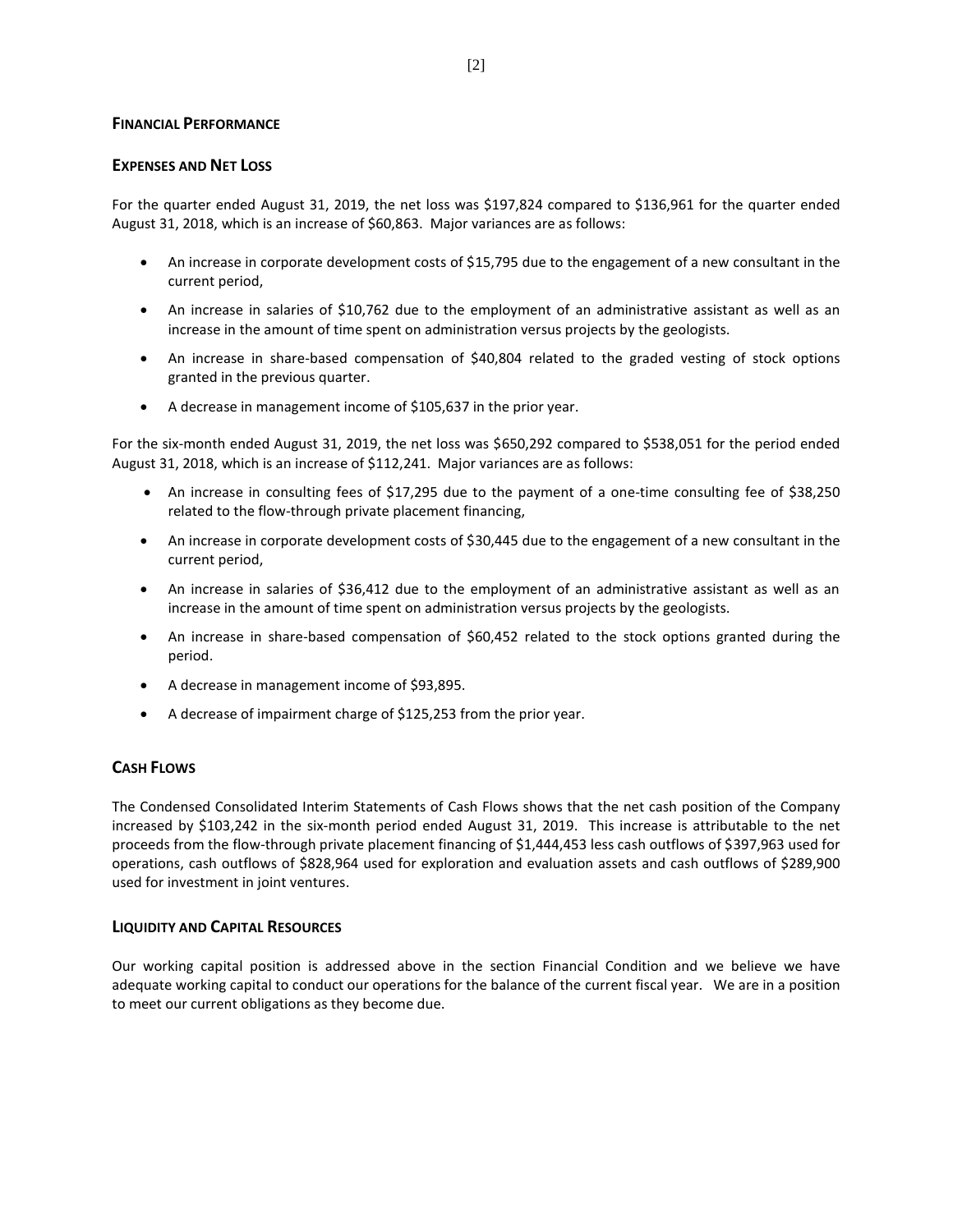# **MAJOR OPERATING MILESTONES**

#### **Joint Venture – Kwanika Copper Company**

On November 24, 2017, Serengeti completed a transaction whereby Serengeti, POSCO DAEWOO Corporation, since renamed Posco International Corporation ("PIC") and Kwanika Copper Company ("KCC") (formerly known as Daewoo Minerals Canada Company) signed a definitive joint venture agreement (the "JVA") for the exploration and development of the Kwanika property (the "Project"). Pursuant to the JVA, the respective interests of Serengeti and PIC in the Project were transferred to KCC, which serves as the vehicle for the joint venture.

Key terms of the JVA and KCC structure include the following:

- PIC contributed a total of \$8.3 million in cash and holds 8,200,000 common shares of KCC (representing 35% of the total issued shares of KCC).
- Serengeti contributed the Kwanika property, in exchange for 15,228,571 common shares of KCC (representing 65% of the total issued shares of KCC).
- Serengeti retains operatorship of the Project and has received a \$700,000 operator's fee as the first disbursement from the Project funding.
- The Board of Directors of KCC consists of five individuals, three appointed by Serengeti and two appointed by PIC.

As announced in a news release prior to the filling of this report, an additional \$590,000 has been contributed on a pro-rata basis by the two partners to KCC to further PFS related engineering studies.

#### **Kwanika Project Activity**

On May 17, 2018, KCC and the Company announced that Merit Consultants International had been selected to lead a consortium of geotechnical, environmental, metallurgical, resource, open pit and underground mining, tailings/waste/water management, hydrology and hydrogeology specialized consultants in the conduct of the PFS which was initially estimated to be completed in mid-2019.

The PFS was a complex undertaking, involving many different disciplines including resource estimation, underground and open-pit mine engineering, geotechnical engineering, tailings, waste and water management, infrastructure and environmental monitoring. As announced immediately prior to the filing of this report, the \$7 million original budget for the study funded by Posco plus an additional \$590,000 jointly funded by the partners had been fully expended.

The Company has concluded that although well advanced, the Kwanika project mine plan is not fully optimized to a level such that upon its completion, the best path to feasibility and ultimately a construction decision would be achieved. Furthermore, a number of opportunities were recognized as the PFS progressed that have the potential to add value to the project, however additional funding would be required to pursue these opportunities. The Company and KCC have therefore elected to wrap up the current study using the balance of the funds available to it to complete an Interim Study Report which will document the extensive work that was achieved by the independent engineering consortium in order to best facilitate future advancement of the project.

The key items addressed in the Interim Study Report, are as follows.

1) Revision of the resource estimate and investigation of geotechnical, groundwater and geochemical conditions.

KCC completed 7,411m of core drilling in 21 holes in September 2018. The drilling program was designed to support detailed mine design and resource upgrade drilling and results have been published (see news releases dated October 18, November 13, and December 5, 2018). The new drill hole assays were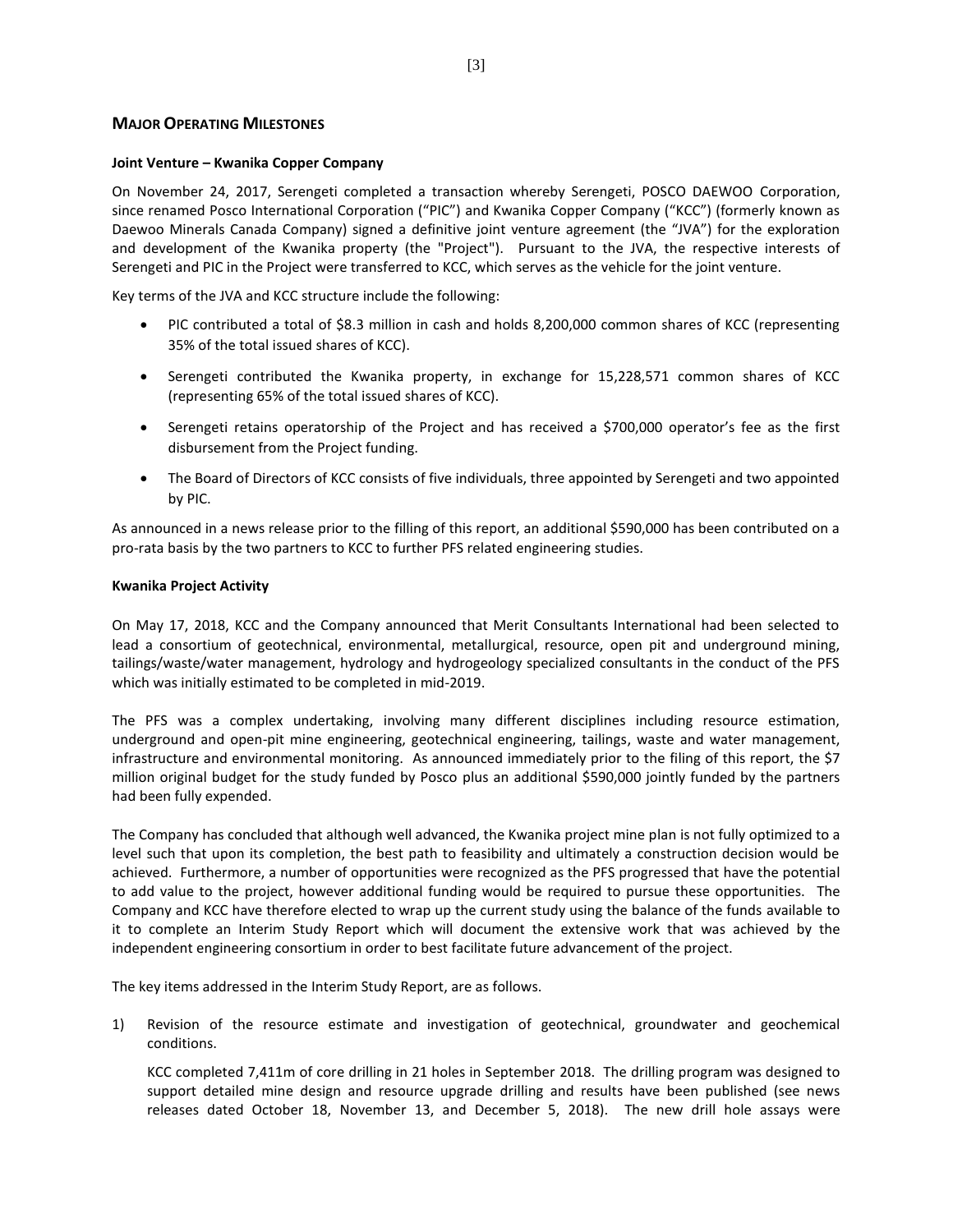incorporated into a revised resource estimate and geological model, both of which were key inputs for the open pit and underground block cave design. Serengeti announced the results of this resource update in a news release on March 3, 2019 and on April 18, 2019 published the results in an updated 43-101 Technical Report.

The Measured and Indicated (M&I) Mineral Resource at the Central Zone is now estimated to contain 1.32 billion pounds of copper and 1.83 million ounces of gold in addition to a significant Inferred Resource. The new resource estimate has identified coherent higher-grade domains within the open pit and underground M&I Mineral Resources.

| Table 1: Summary of Total Pit and Underground Resource - Kwanika Central (effective date: December 14, 2018) |                 |                               |                                     |                    |            |            |                        |                        |          |  |  |
|--------------------------------------------------------------------------------------------------------------|-----------------|-------------------------------|-------------------------------------|--------------------|------------|------------|------------------------|------------------------|----------|--|--|
| <b>Pit-Constrained</b>                                                                                       |                 |                               |                                     |                    |            |            |                        |                        |          |  |  |
| <b>Classification</b>                                                                                        | <b>Quantity</b> | Cut-off                       |                                     | Grade              |            |            |                        | <b>Contained metal</b> |          |  |  |
|                                                                                                              | (Mt)            | (CuEq%)                       | CuEq $(\%)$                         | Cu (%)             | Au $(g/t)$ | Ag $(g/t)$ | Cu (Mlbs)              | Au (koz)               | Ag (koz) |  |  |
| Measured                                                                                                     | 24.2            |                               | 0.51                                | 0.34               | 0.33       | 1.07       | 179                    | 254                    | 833      |  |  |
| Indicated                                                                                                    | 80.4            | 0.13                          | 0.30                                | 0.20               | 0.18       | 0.69       | 360                    | 454                    | 1,784    |  |  |
| <b>Total M+I</b>                                                                                             | 104.6           |                               | 0.35                                | 0.23               | 0.21       | 0.78       | 540                    | 708                    | 2,617    |  |  |
| Inferred                                                                                                     | 5.7             |                               | 0.23                                | 0.16               | 0.13       | 0.65       | 20                     | 25                     | 119      |  |  |
|                                                                                                              |                 |                               |                                     | <b>Underground</b> |            |            |                        |                        |          |  |  |
|                                                                                                              | <b>Quantity</b> | <b>Confining</b>              |                                     | Grade              |            |            |                        | <b>Contained metal</b> |          |  |  |
| <b>Classification</b>                                                                                        | (Mt)            | <b>Shape Basis</b><br>(CuEq%) | <b>CuEq (%)</b>                     | Cu (%)             | Au $(g/t)$ | Ag $(g/t)$ | Cu (Mlbs)              | Au (koz)               | Ag (koz) |  |  |
| Measured                                                                                                     | 18.7            |                               | 0.58                                | 0.36               | 0.40       | 1.15       | 151                    | 239                    | 692      |  |  |
| Indicated                                                                                                    | 100.2           | 0.27 confining                | 0.44                                | 0.29               | 0.27       | 0.92       | 634                    | 884                    | 2,964    |  |  |
| <b>Total M+I</b>                                                                                             | 118.9           | shape -                       | 0.46                                | 0.30               | 0.29       | 0.96       | 784                    | 1,123                  | 3,656    |  |  |
| Inferred                                                                                                     | 84.7            |                               | 0.27                                | 0.17               | 0.18       | 0.60       | 319                    | 480                    | 1,634    |  |  |
|                                                                                                              |                 |                               | <b>Combined Pit and Underground</b> |                    |            |            |                        |                        |          |  |  |
| <b>Classification</b>                                                                                        | <b>Quantity</b> | Cut-off                       |                                     | Grade              |            |            | <b>Contained metal</b> |                        |          |  |  |
|                                                                                                              | (Mt)            | (CuEq%)                       | CuEq $(\%)$                         | Cu (%)             | Au $(g/t)$ | Ag $(g/t)$ | Cu (Mlbs)              | Au (koz)               | Ag (koz) |  |  |
| Measured                                                                                                     | 42.9            |                               | 0.54                                | 0.35               | 0.36       | 1.10       | 330                    | 493                    | 1,525    |  |  |
| Indicated                                                                                                    | 180.6           | As applicable                 | 0.38                                | 0.25               | 0.23       | 0.82       | 994                    | 1,338                  | 4,748    |  |  |
| <b>Total M+I</b>                                                                                             | 223.6           | for pit and ug<br>from above  | 0.41                                | 0.27               | 0.25       | 0.87       | 1,324                  | 1,831                  | 6,273    |  |  |
| Inferred                                                                                                     | 90.4            |                               | 0.26                                | 0.17               | 0.17       | 0.60       | 339                    | 504                    | 1,753    |  |  |

Summary tables extracted from that report are included below.

| Table 2: Measured+Indicated Pit Resource Sensitivity and Underground Material within PFS Confining shapes |       |                               |       |         |             |             |                     |             |                        |  |  |  |
|-----------------------------------------------------------------------------------------------------------|-------|-------------------------------|-------|---------|-------------|-------------|---------------------|-------------|------------------------|--|--|--|
| <b>Pit-Constrained Sensitivity Analysis at Various Cut-Off Grades</b>                                     |       |                               |       |         |             |             |                     |             |                        |  |  |  |
| Grade<br>Cut-off<br><b>Quantity</b>                                                                       |       |                               |       |         |             |             |                     |             | <b>Contained Metal</b> |  |  |  |
| <b>Classification</b>                                                                                     | (Mt)  | (CuEq%)                       | CuEq% | Cu<br>% | Au<br>(g/t) | Ag<br>(g/t) | <b>Cu</b><br>(Mlbs) | Au<br>(koz) | Ag<br>(koz)            |  |  |  |
|                                                                                                           | 104.6 | 0.13                          | 0.35  | 0.23    | 0.21        | 0.78        | 540                 | 708         | 2,617                  |  |  |  |
| Total M+I                                                                                                 | 63.2  | 0.25                          | 0.45  | 0.30    | 0.27        | 0.89        | 424                 | 546         | 1808                   |  |  |  |
|                                                                                                           | 24.4  | 0.40                          | 0.67  | 0.45    | 0.41        | 1.26        | 244                 | 318         | 991                    |  |  |  |
| <b>Underground Sensitivity Analysis within 0.40% CuEq Confining Shape</b>                                 |       |                               |       |         |             |             |                     |             |                        |  |  |  |
| Total M+I                                                                                                 | 64.0  | $**0.4$<br>confining<br>shape | 0.62  | 0.39    | 0.43        | 1.23        | 550                 | 884         | 2,520                  |  |  |  |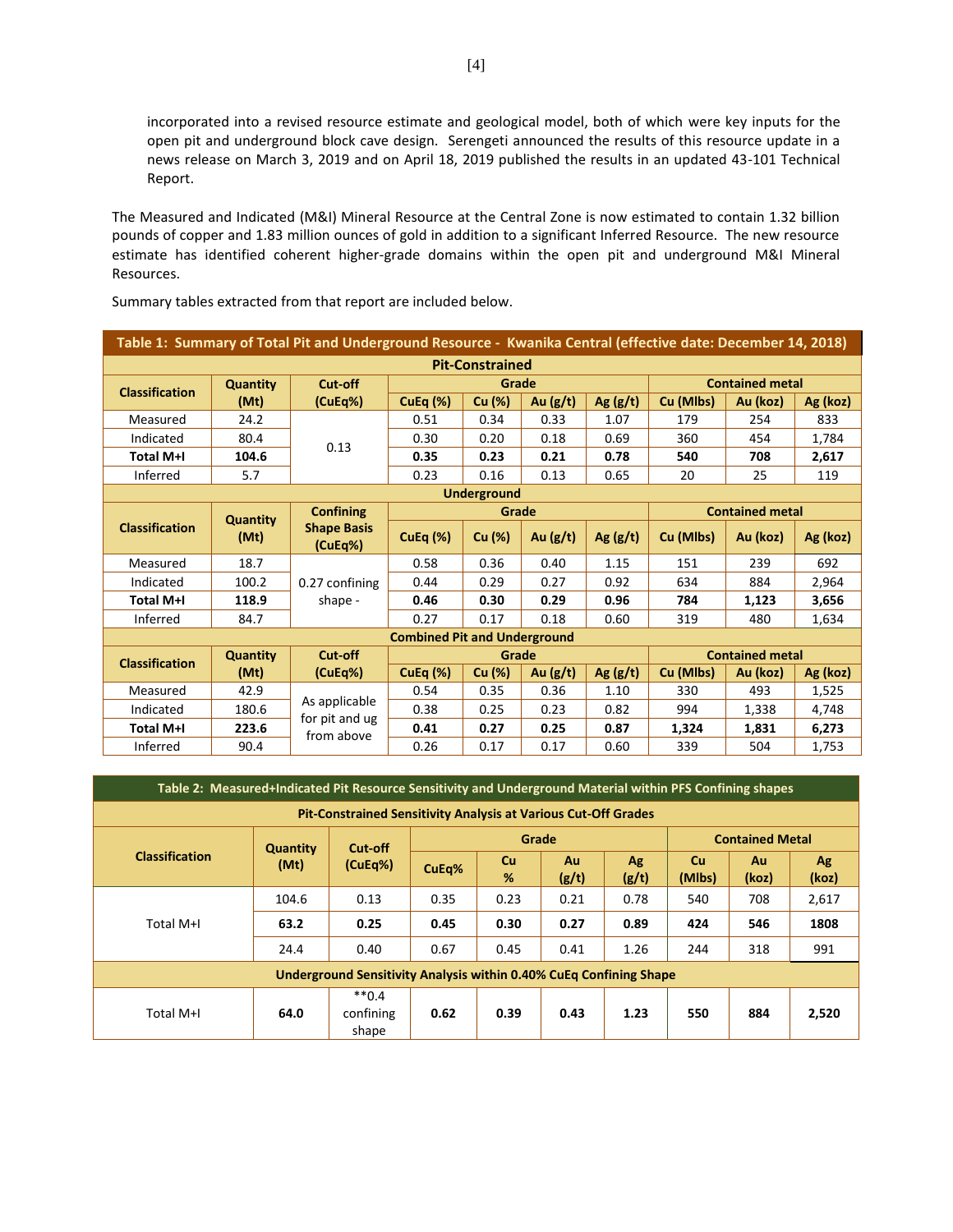| Table 3: Restated 2016 Kwanika South Zone Mineral Resource Statement (SRK Consulting, October 14, 2016) |                         |                       |                  |             |             |        |                                                         |    |       |   |
|---------------------------------------------------------------------------------------------------------|-------------------------|-----------------------|------------------|-------------|-------------|--------|---------------------------------------------------------|----|-------|---|
| <b>Pit-Constrained</b>                                                                                  |                         |                       |                  |             |             |        |                                                         |    |       |   |
|                                                                                                         |                         |                       | Grade            |             |             |        | <b>Contained metal</b>                                  |    |       |   |
| <b>Classification</b>                                                                                   | <b>Quantity</b><br>(Mt) | <b>CuEq</b><br>$(\%)$ | <b>Cu</b><br>(%) | Au<br>(g/t) | Ag<br>(g/t) | Mo (%) | Cu<br>Au<br>Ag<br>Mo (Mlbs)<br>(Mlbs)<br>(koz)<br>(koz) |    |       |   |
| Inferred                                                                                                | 33.3                    | 0.31                  | 0.26             | 0.08        | 1.64        | 0.01   | 191                                                     | 80 | 1,760 | 8 |

#### **Central Zone Resource Notes**

- The cut-offs are based on prices of US\$3.25/lb of copper, US\$1,350/oz of gold, US\$17/oz of silver and assumed recoveries of 91% for copper, 75% for gold, 75% for silver.
- Copper equivalents (CuEq) values are calculated using the formula below based on the above metal prices and recoveries. They are also calculated to include smelter terms and a \$US:\$CAD exchange rate of 0.77 which results in the following equation.

#### **South Zone Resource Notes**

\*Open-pit constrained mineral resources are reported in relation to a conceptual Whittle pit shell. Mineral resources are not mineral reserves and do not have demonstrated economic viability. All figures are rounded to reflect the relative accuracy of the estimate. All composites have been capped where appropriate.

\*\* Open-pit constrained mineral resources are reported at a copper equivalent cut-off of 0.13%. The cut-offs are based on prices of US\$3.00/lb of copper, US\$1,300/oz of gold, US\$20/oz of silver, US\$9.00/lb of molybdenum and assumed recoveries of 89% for copper, 70% for gold, 75% for silver, and 60% for molybdenum.

\*\*\* Copper equivalent values are calculated using the formula:

 $CuEq = Cu_{%} + ((Au_{gpt}/31.1034*Au_{Price}*Au_{Recovery}) + (Ag_{gpt}/31.1034*Ag_{Price}*Ag_{Recovery}) +$  $(Mo<sub>%</sub>*Mo<sub>Price</sub>*Mo<sub>Recovery</sub>*22.0462)$  /  $(Cu<sub>Price</sub>*Cu<sub>Recovery</sub>*22.0462)$ 

2) Metallurgical testing and process design.

Initial locked cycle metallurgical test results were published in a news release dated May 15, 2019 and the results are shown in the following table

| <b>Test ID</b>   | Product                           |      | Grade    | <b>Recovery</b> |       |       |  |
|------------------|-----------------------------------|------|----------|-----------------|-------|-------|--|
|                  |                                   | % Cu | $g/t$ Au | Mass, %         | % Cu  | % Au  |  |
|                  | Head                              | 0.70 | 0.81     | 100.0           | 100.0 | 100.0 |  |
| LCT <sub>1</sub> | <b>Cu-Au Concentrate</b>          | 25.1 | 24.4     | 2.43            | 87.6  | 72.9  |  |
|                  | <b>Cleaner Scavenger Tailings</b> | 0.32 | 0.77     | 12.8            | 5.9   | 12.1  |  |
|                  | Rougher Scavenger Tailings        | 0.05 | 0.14     | 84.8            | 6.5   | 15.0  |  |
| LCT <sub>2</sub> | Head                              | 0.75 | 0.81     | 100.0           | 100.0 | 100.0 |  |
|                  | <b>Cu-Au Concentrate</b>          | 25.1 | 22.4     | 2.67            | 88.9  | 74.0  |  |
|                  | <b>Cleaner Scavenger Tailings</b> | 0.33 | 0.77     | 11.5            | 5.0   | 11.0  |  |
|                  | Rougher Scavenger Tailings        | 0.05 | 0.14     | 85.8            | 6.1   | 15.0  |  |
| Average          | <b>Cu-Au Concentrate</b>          | 25.1 | 23.4     | 2.55            | 88.3  | 73.5  |  |

**LCT Test Results-Open Pit High Grade/Initial Production Sample**

Note: Assayed head grades: 0.69% Cu and 0.75 g/t Au

The Au-Cu concentrate produced from the LCT 1 test was assayed for main impurities which may affect concentrate quality. The assay indicates that in general the impurity levels of the concentrate are low. Most of the impurity levels are expected to be much lower than the penalty thresholds specified by most of the smelters, excluding fluorine which may be close or slightly higher than the requirement of some smelters.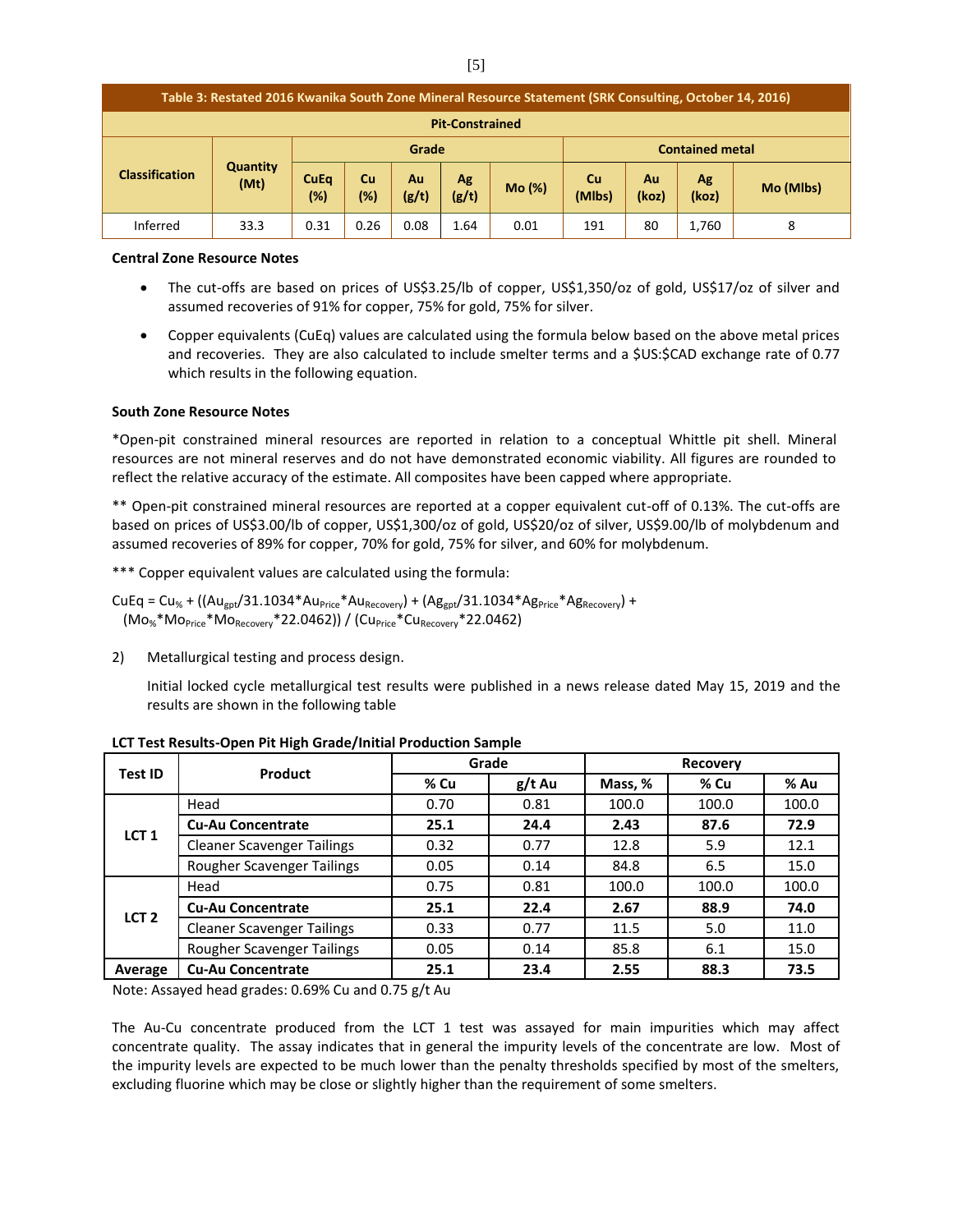| <b>Element</b> | Hg   | Pb  | 7n<br>ZĽ   | As  | ∽<br>cα                         | Sb  |     | Se  | Bi            |
|----------------|------|-----|------------|-----|---------------------------------|-----|-----|-----|---------------|
| Unit           | ppm  | ppm | ppm        | ppm | ppm                             | ppm | ppm | ppm | ppm           |
| Value          | ა.24 | 137 | 24F<br>315 | 120 | $\overline{\phantom{a}}$<br>ວ.ວ | 34  | 342 | 280 | $\sim$<br>⊥ ب |

#### **Main Impurity Content of Cu-Au Concentrate**

Significant work was also completed on the following additional project components and will be incorporated into the Interim Study Report: Open pit and underground mine design, Tailings, waste and water management; Project infrastructure, Environmental benchmarking, Socioeconomics and First Nations.

#### **TopCat Project**

During the period ended August 31, 2019, the Company optioned a group of claims covering approximately 21,600 hectares in central British Columbia. The Company's 3,762-hectare Goose property lies along the western margin of the claim group and will be combined with the new claims as the TopCat project.

The Company may earn a 100% interest by:

- Making staged cash payments totaling \$340,000 over 5 years; (\$18,000 was paid on signing);
- Issuing a total of 1,500,000 common shares in stages over a 5-year period, with 100,000 shares to be issued upon TSX Venture Exchange approval of the option agreement (issued);
- Incurring a total of \$1,250,000 in exploration expenditures over a 5-year period with a minimum of \$100,000 to be spent before the first anniversary of the agreement; and
- Granting the optionors a 3% net smelter royalty (NSR) on the property, subject to Serengeti's right to purchase a 2% NSR for \$2-million at any time prior to the first anniversary of commercial production.

## **ATTY Project**

On July 25, 2019, the Company announced that drilling had started at the ATTY property, located immediately north of and adjacent to Centerra Gold's Kemess property in north-central British Columbia. The Company planned to drill at least 2,500m (5 holes) to test three different targets.

On October 9, 2019, the Company announced that six core holes were drilled, totaling 2,318m.

The 2019 drilling program at ATTY confirmed that the three targets tested have the potential to host a mineralized system. Geological observations and locally strongly anomalous gold values in AT-08 and -13, and the fact that all three holes in the area may have terminated in a post mineral sill. These observations suggests the Kemess East Offset area remains a viable exploration target, considering the nearest holes were collared 290 metres from the boundary with Centerra.

At the Valley Target, the presence of a previously unknown quartz-monzonite intrusive hosting mineralization and locally anomalous gold values in AT-10 suggests good potential also remains here. Finally, strongly anomalous Ag, Au, Zn and Pb within fault zones and silicified hydrothermal breccias at the Boundary Target demonstrates a hydrothermal system is present and warrants follow-up drilling. Using the comprehensive multi-parameter dataset produced in 2019, Serengeti will be advancing the ATTY targeting model with the aim of refining additional drilling targets for possible future testing.

On March 1, 2018, Finlay optioned the ATTY Property to Serengeti for \$1.85 million in consideration and \$12 million of work over 8 years. The option agreement's term is over 8 years with all cash payments totaling \$625,000, combined cash and/or share payments totaling \$975,000, and further payments of \$250,000 to purchase Finlay's royalty rights, in addition to optional work commitments on the ATTY Property of \$12 million. The first and second anniversary financial terms have been met. Serengeti has now met the work commitments of a minimum of \$875,000 of work on ATTY due by April 2020. The option agreement continues to be in effect.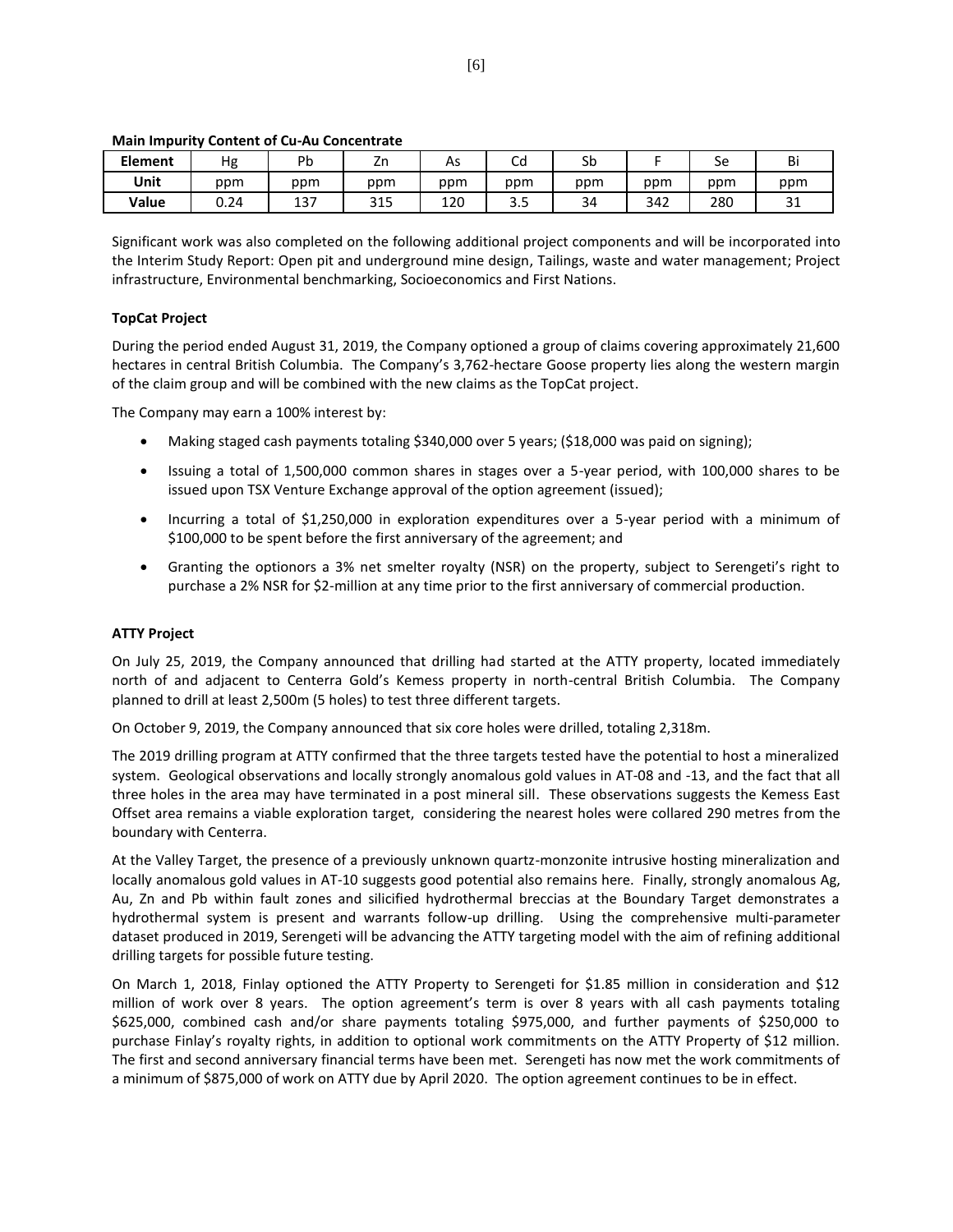#### **Other Projects**

On August 14,2019 the Company reported results of field work completed on the East Niv property located 40km SW of the Kemess Mine. The work identified a newly recognized cluster of partially outcropping copper-gold porphyry and related high-grade Cu-Au vein occurrences located in a dilatant jog within a major regional structure that the Company believes has the potential to host multiple mineralized porphyry centers. The property was expanded to 6,405 Hectares.

On September 16, 2019, the Company announced results of mapping and sampling completed at Arjay and West Goldway properties. The work located numerous high-grade copper-silver bearing quartz-carbonate shear veins mainly within oxidized fragmental volcanics. Soil geochemical sampling and a single line of IP geophysics identified a prospective area within intrusive rocks located nearby and represents a drill-ready target. A second line of IP was completed at W Goldway and a chargeability anomaly associated with an aeromagnetic high beneath valley cover represents a second drill target for future testing. The Company subsequently expanded Arjay and West Goldway claim to approximately 4,220ha.

On October 9, 2019, the Company announced the results of IP geophysical surveying at the Croy Bloom property where two additional chargeability anomalies were located which when combined with prior surveying and other data identifies three distinct drill targets all associated with Cu-Au mineralization in prior drilling, outcrop or in one case reported underground mine workings.

Serengeti also holds a 100% interest in other properties and an approximately 56.3% interest in one additional property in joint venture partnership with Fjordland Exploration Inc. All properties are located in the Quesnel Trough of British Columbia. The Quesnel Trough is host to the Kemess, Mt. Milligan, Mt. Polley, New Afton, and Copper Mountain porphyry copper-gold deposits. Details of Serengeti's property portfolio in BC can be found on the Company's website at [www.serengetiresources.com.](http://www.serengetiresources.com/)

# **SIGNIFICANT TRANSACTIONS WITH RELATED PARTIES**

#### **Key management personnel compensation**

During the six-month period ended August 31, 2019, the Company incurred salaries of \$91,759 for David Moore, Chief Executive Officer, consulting fees of \$35,055 paid to a company controlled by Sheri Rempel, Chief Financial Officer, consulting fees of \$20,520 paid to a company controlled by Pamela White, Corporate Secretary, consulting fees of \$38,250 paid to a company controlled by Lew Lawrick, independent director, director fees of \$31,739, of which \$27,739 has been accrued and share-based compensation to directors and officers of \$234,205.

# **SUBSEQUENT EVENTS**

Subsequent to the period ended August 31, 2019:

- In September 2019, the Company closed a convertible loan financing of \$700,000 with various private investors (Lenders). Proceeds from the loan financing will be used to over the Company's share of current expenditures for the Kwanika PFS and for general corporate purposes. A total of 2,187,500 Debentures were issued to the Lenders at a deemed value of \$0.32 per Debenture and any common shares which may be issued on conversion of the Debentures shall be subject to a statutory hold period which expires on January 17, 2020. No commissions or finder's fee were paid in relation to the loan financing;
- In September 2019, 100,000 stock options were exercised for gross proceeds of \$7,000;
- In September 2019, 50,000 of warrants were exercised for gross proceeds of \$11,000;
- On September 25, 2019, 400,000 stock options were granted to a new director, exercisable at a price of \$0.30 for a period of 5 years.
- In October 2019, 50,000 of warrants were exercised for gross proceeds of \$11,000